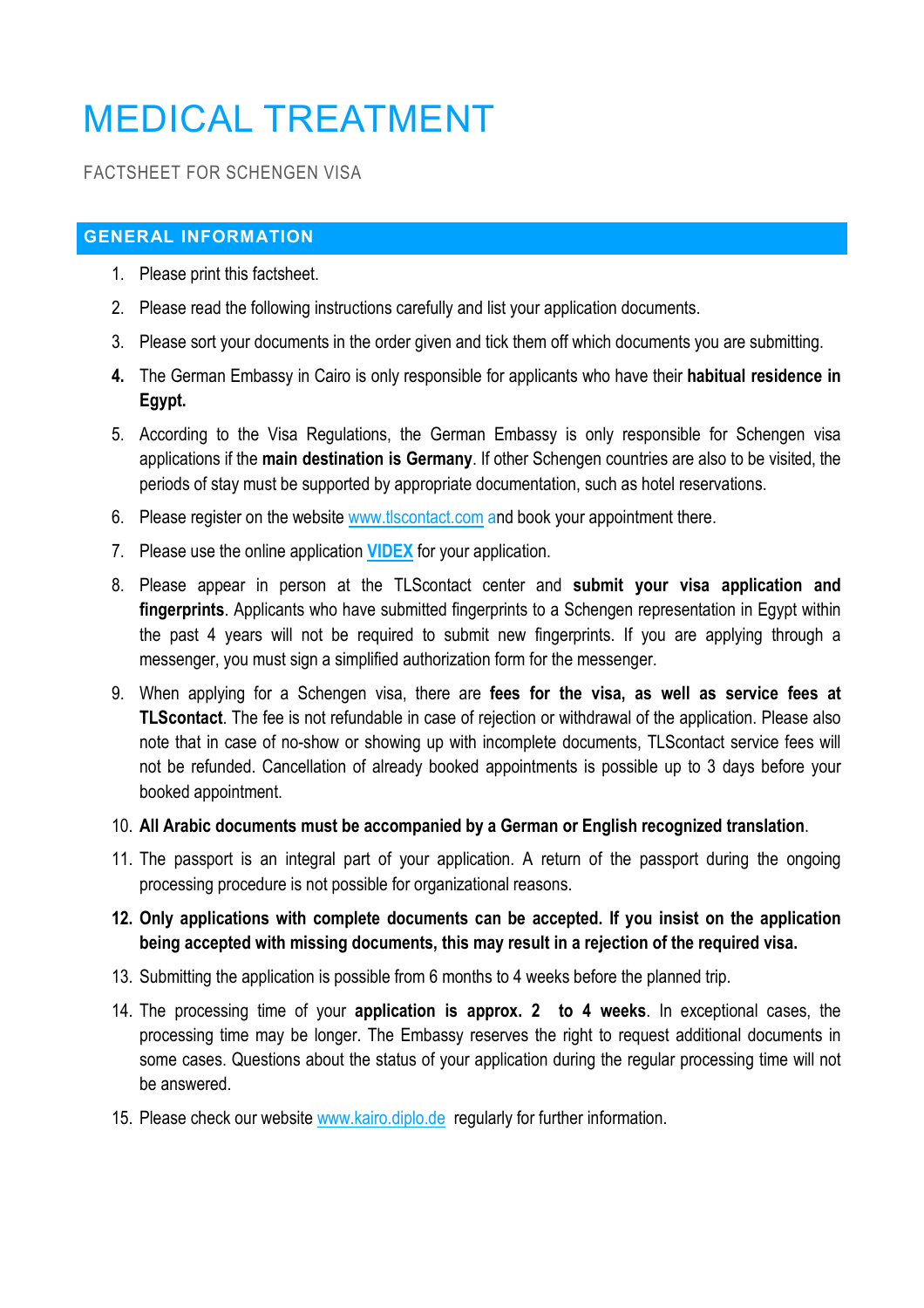## **BASICLY REQIRED DOCUMENTS**

#### **PASSPORT**

- $\Box$  Passport is not older than ten years, has at least two blank pages left and is not damaged.
- $\Box$  The passport is valid for at least three months after the requested period of stay abroad.
- $\Box$  The passport holder has signed the passport before submitting the application.
- $\Box$  The passport holder is clearly to be identified with the passport photo.
- $\Box$  Copies of the data page, page 3 and previous visas (Schengen Visa, USA, UK, Canada) have been made.
- $\Box$  Copies of the last existing visas in the old passports have been made.

#### **APPLICATION FORM AND INSTRUCTIONS**

 $\Box$  Fully completed and personally signed VIDEX application form and the accompanying instruction.

#### **CURRENT BIOMETRIC PERSONAL PHOTO (1 PHOTO)**

Please do not glue the passport photo onto the form! Information about the passport photo can be found at www.biometrisches-passbild.net

- $\Box$  The passport photo is not older than 6 months.
- $\Box$  The passport photo is taken with a white or light gray background.
- $\Box$  The passport photo has not been digitally modified

#### **TRAVEL HEALTH INSURANCE**

- $\Box$  The insurance is valid for all Schengen countries in the period applied for.
- $\Box$  The minimum coverage amount is  $\epsilon$ 30,000
- $\Box$  There is no limit or exclusion of treatment (Covid19, pregnancy, age restriction...)

#### **FLIGHT**

 $\Box$  Please attach an existing, valid flight round trip reservation to your application.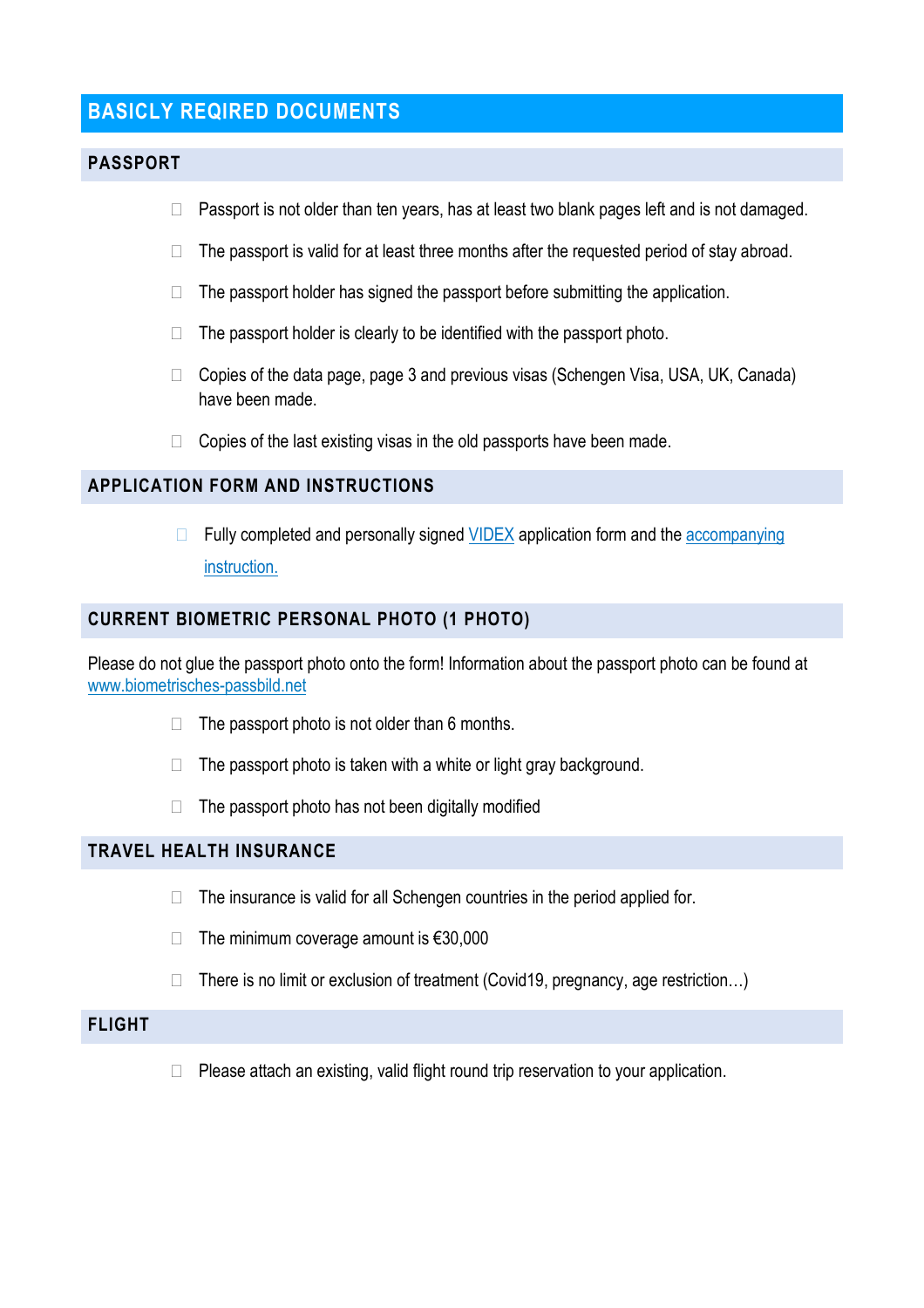#### **CERTIFICATE OF TRAVEL HISTORY FOR FIRST TIME APPLICATION (FROM MOGAMA)**

| ARE YOU APPLYING<br>- FOR<br>A<br>SCHENGEN VISA FOR THE FIRST<br>TIME, DO YOU RESIDE IN EGYPT<br>AND ARE YOU OLDER THAN 16? | You need a certificate of your travel movements<br>(from Mogama) in English or German translation.                                       |
|-----------------------------------------------------------------------------------------------------------------------------|------------------------------------------------------------------------------------------------------------------------------------------|
| YOU HAVE ALREADY RECEIVED A<br><b>SCHENGEN VISA BEFORE?</b>                                                                 | You do not need a certificate of your travel<br>movements (from Mogama), if copies of the<br>previous visas (Schengen Visa, USA, Canada, |
|                                                                                                                             | Great Britain) are available.<br>You need a certificate of your travel movements                                                         |
| YOU HAVE LOST YOUR PASSPORT?                                                                                                | (from Mogama) for the last 7 years and a police<br>report of lost in English or German translation.                                      |

# **PROOF OF THE TRAVEL PURPOSE**

#### **ACCOMMODATION**

| DO YOU HAVE AN EXISTING, VALID<br>HOTEL RESERVATION INCLUDING<br><b>BOOKING NUMBER / PIN?</b> | Please attach a copy of the reservation to your<br>application. |
|-----------------------------------------------------------------------------------------------|-----------------------------------------------------------------|
| YOU HAVE A CONFIRMATION OF<br>AN INPATIENT ADMISSION IN A<br><b>GERMAN HOSPITAL?</b>          | Please attach a copy of the reservation to your<br>application  |

## **PROOF OF TRAVEL PURPOSE**

#### **OBLIGATORY DOCUMENTS OF THE EGYPTIAN DOCTOR**

- **Certificate (treatment documents) of an Egyptian doctor** in German or English translation
	- Doctor's letter in German or English translation with the following information:
	- Confirmation of the **diagnosis by an Egyptian** doctor about the urgency of the treatment
	- Confirmation of the **necessity of the treatment explicitly in Germany**
	- Contact details of the Egyptian doctor (doctor's letter, name, telephone number, e-mail)
	- Information about the necessity of an accompanying person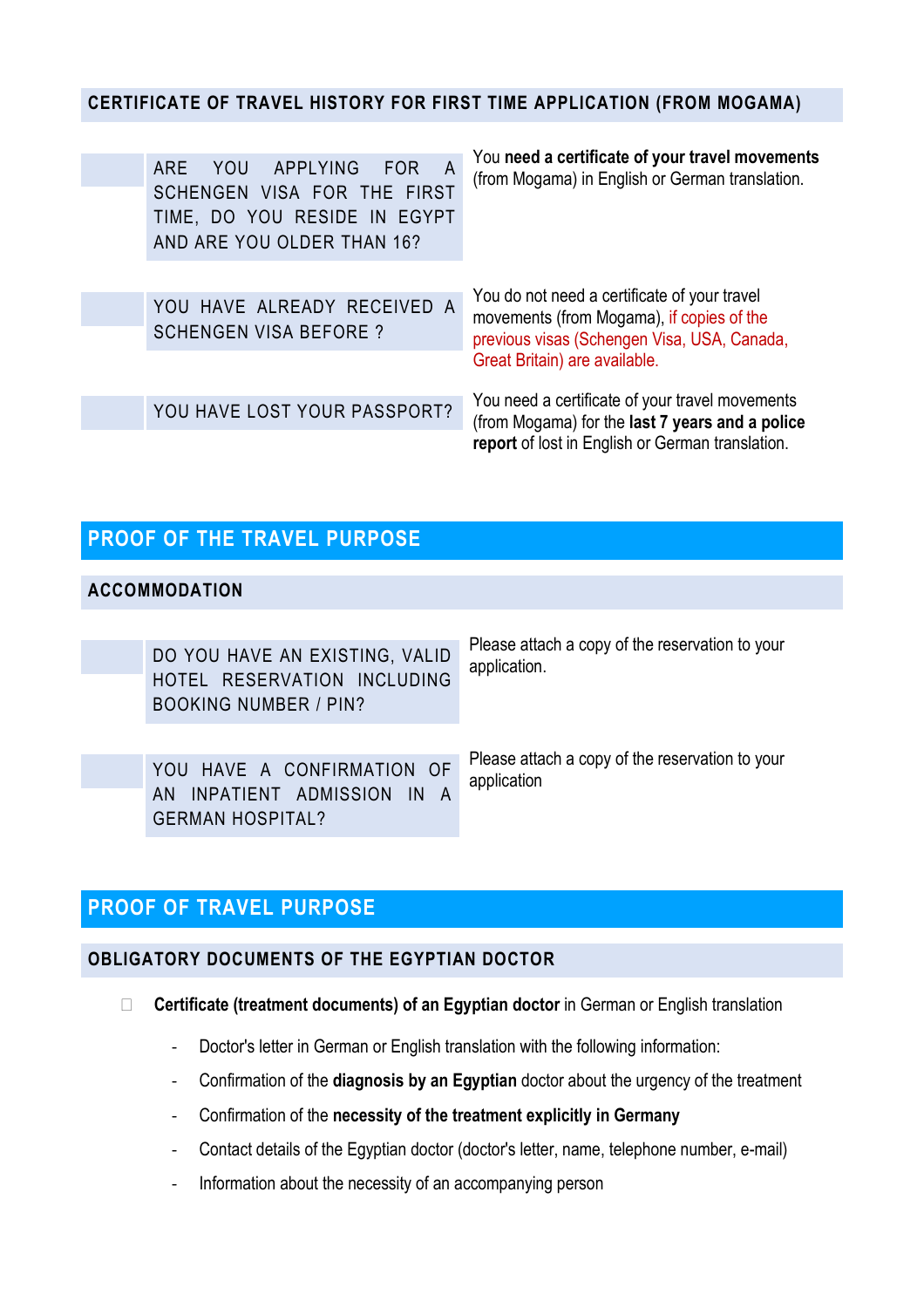#### **OBLIGATORY DOCUMENTS OF THE GERMAN DOCTOR**

#### **Letter from a German doctor or German hospital containing the following information**

- Confirmation of diagnosis and urgency of treatment as well as necessity of treatment explicitly in Germany
- Expected duration of treatment and the start of treatment by the doctor
- Information on the necessity of an accompanying person
- Cost framework of the treatment

#### **Covered by an insurance company**

- $\Box$  please enclose confirmation from the insurance company
- $\Box$  self-payer: please enclose proof of treatment costs paid in advance

## **PROOF OF FAMILY AND ECONOMIC ROOTS IN EGYPT**

#### **FAMILY ROOTING**

- Please attach an extract from the **Egyptian family register** in German or English translation**.**
- **Are you widowed?** Please attach the death certificate of the deceased in German or English translation.

#### **ECONOMIC ROOTS**

## EMPLOYEE

- $\Box$  current employer's letter with following details translated to German or English
	- name, position, duration of employment
	- Amount of monthly salary and proof of receipt (cash or bank transfer)
	- purpose of stay and duration of stay
	- social insurance number
	- address, telephone number, e-mail, and business field of the company
	- Name of the signatory
- □ vour own, chronologically ordered and signed stamped bank statements of the last 6 months if available: savings, securities, proof of ownership (for example, car, house, etc.)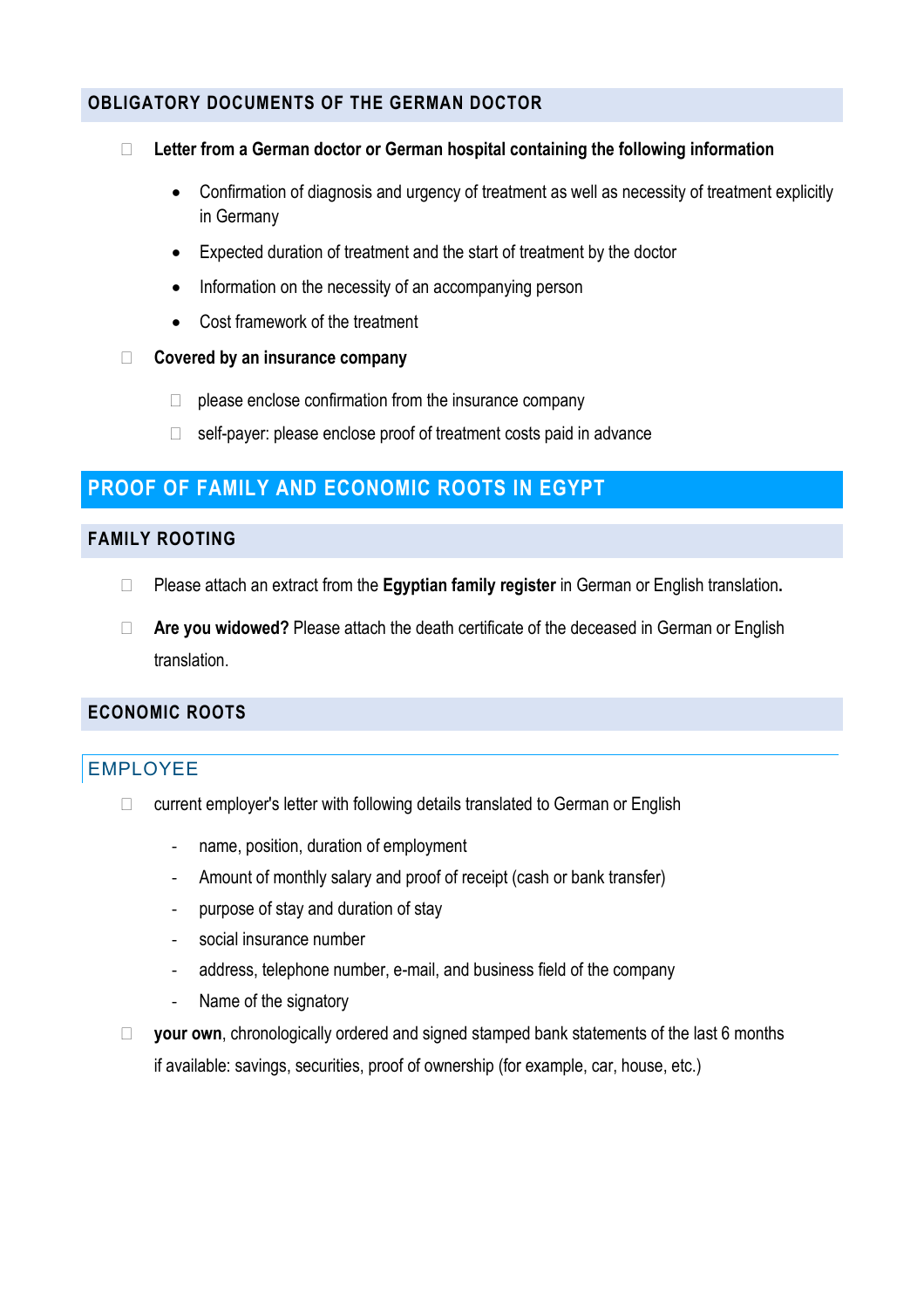#### SELF-EMPLOYED / BUSINESS

Please provide the following documents:

- copy of the current and **valid commercial register** and **current valid tax card** of the company translated to German or English
- chronologically arranged, stamped **bank statements of the company** of the last 6 month
- *additionally*: **your own**, chronologically ordered and signed stamped **bank statements of the last 6 months** and, *if available*: savings, securities, proof of ownership (for example, car, house, etc.).

## YOU ARE STILL STUDYING OR HAVE JUST FINISHED YOUR STUDIES OR ARE STILL GOING TO SCHOOL?

Please provide the following documents:

- $\Box$  current school certificate or last school leaving certificate
- $\Box$  proof of university graduation or last university certificate

## YOU ARE ALREADY RETIRED OR ON PENSION?

Please provide the following documents:

- $\Box$  pension/retirement certificate
- □ your own, chronologically ordered and signed stamped bank statements of the last 6 months and, if available: savings, securities, proof of ownership (for example, car, house, etc.).

## **VISA FEES**

The Visa fee is **80,00 Euro** and must be paid in local currency.

Children under 6 years are free of charge.

Children between 6 and 12 years pay the reduced fee of 40,00 Euro

The fee is not refundable in case of refusal or withdrawal of the application. Please note that in case of no-show or showing up with incomplete documents, the service fee will not be refunded by TLScontact. Cancellation of already booked appointments is possible up to 3 days before your appointment.